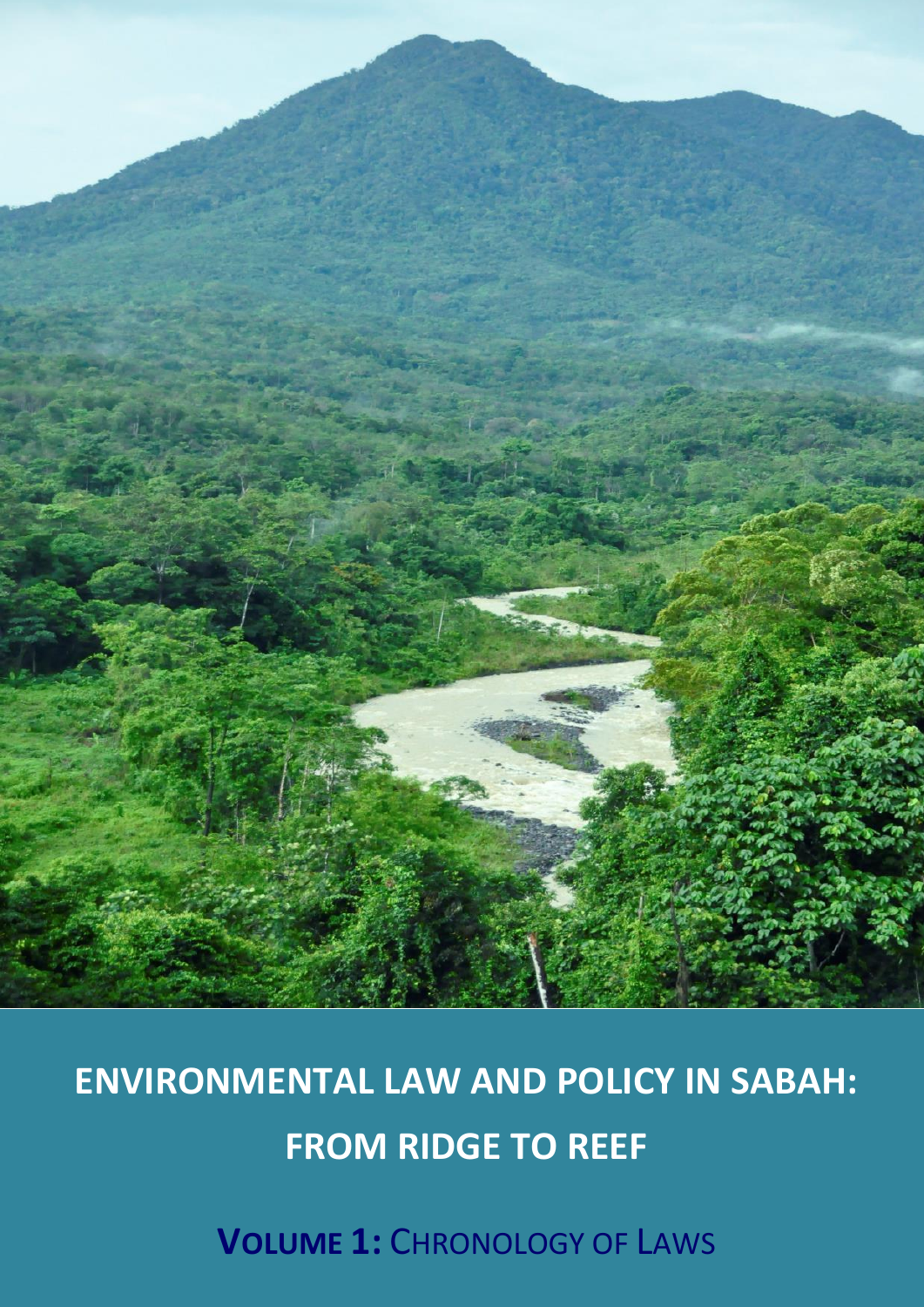## DRAFT FOR PEER REVIEW

#### **Disclaimer, Acknowledgements and Call for Inputs**

**Disclaimer:** This legal brief is intended as a means to engage with the relevant law and policy, and should not replace a thorough reading of the official documents themselves, which can be found online.

**Acknowledgements:** The authors have striven to provide an easily accessible and accurate overview of the law. Many thanks to the anonymous reviewers who have provided their inputs.

**Call for inputs:** We welcome further comments on content, format, and the brief's potential development and uses. Please email Holly Jonas (holly@foreversabah.org) and Harry Jonas (harry@foreversabah.org).

**Citation:** Forever Sabah, 2015 (draft for peer review). *Environmental Law and Policy in Sabah: From Ridge to Reef. Volume 1: A Chronology of Laws Relating to Sabah's Land, Waters, Natural Resources and Cultural Heritage.* Forever Sabah: Malaysia.

**Cover photo:** Harry Jonas

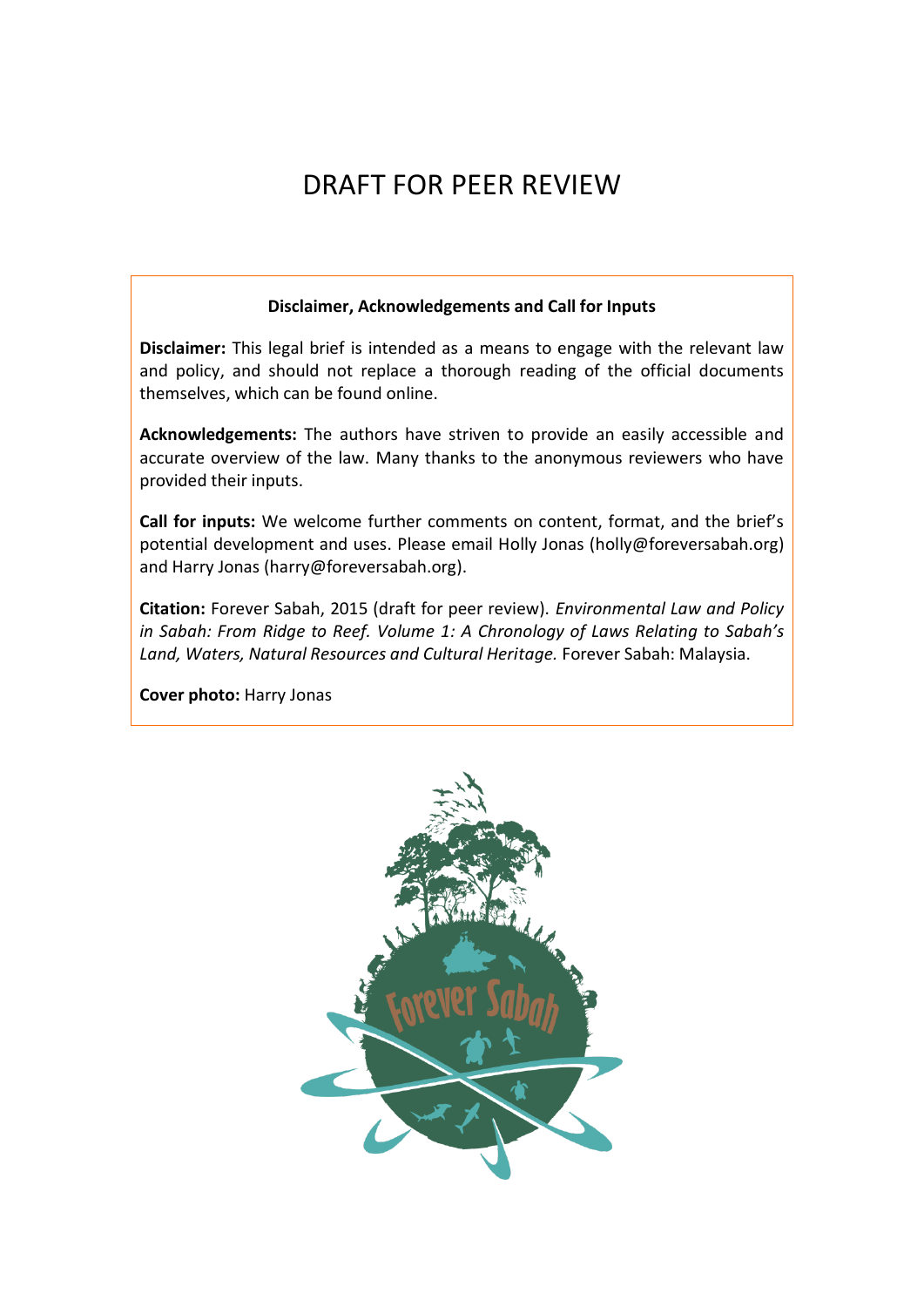#### **OVERVIEW**

This volume provides an overview of each law currently referenced in the series: *Environmental Law and Policy in Sabah*. Where the series is expanded, this volume will also be revised. As such, it does not yet provide a comprehensive list of national and state legislation constituting the legal and institutional arrangement relating to Sabah's land, waters, natural resources and cultural heritage. However, it does provide a strong start to the development of that kind of resource and will eventually be fully comprehensive. These include:

- 1. 1925 Cruelty to Animals (Prevention) Ordinance,
- 2. 1930 Land Ordinance,
- 3. 1930 Local Government Ordinance,
- 4. 1950 Land Acquisition Ordinance,
- 5. 1950 Town and Country Planning Ordinance,
- 6. 1956 Drainage and Irrigation,
- 7. 1960 Arms Act (revised 1978) (Act 206),
- 8. 1962 Animals Ordinance,
- 9. Country Land Utilization Ordinance (1962),
- 10. 1966 Continental Shelf Act (Revised 1972) (Act 83),
- 11. 1968 Forest Enactment,
- 12. 1968 Forest (Constitution of Forest Reserves and Amendment) Enactment,
- 13. 1971 Firearms (Increased Penalties) Act (Act 37),
- 14. 1974 Environmental Quality Act (Act 127),
- 15. 1980 National Parks Act (Act 80),
- 16. 1981 Sabah Forestry Development Authority Enactment,
- 17. 1984 Parks Enactment,
- 18. 1984 Exclusive Economic Zone Act (Act 311),
- 19. 1985 Fisheries Act (Act 317),
- 20. 1997 Wildlife Conservation Enactment,
- 21. 1997 Cultural Heritage (Conservation) Enactment,
- 22. 1998 Water Resources Enactment,
- 23. 2000 Sabah Biodiversity Enactment,
- 24. 2002 Ports and Harbours Enactment,
- 25. 2002 Environment Protection Enactment,
- 26. 2003 Water Supply Enactment,
- 27. 2003 Inland Fisheries and Aquaculture Enactment,
- 28. 2012 Territorial Sea Act (Act 750).

For more information on each law, including the responsible agency and institutional framework, please see the dedicated volumes. The laws referenced in this brief are set out in chronological order and do not reflect their relative importance. A revised version of this Volume will provide further background explanation about Sabah's laws and institutions as they relate to the national framework.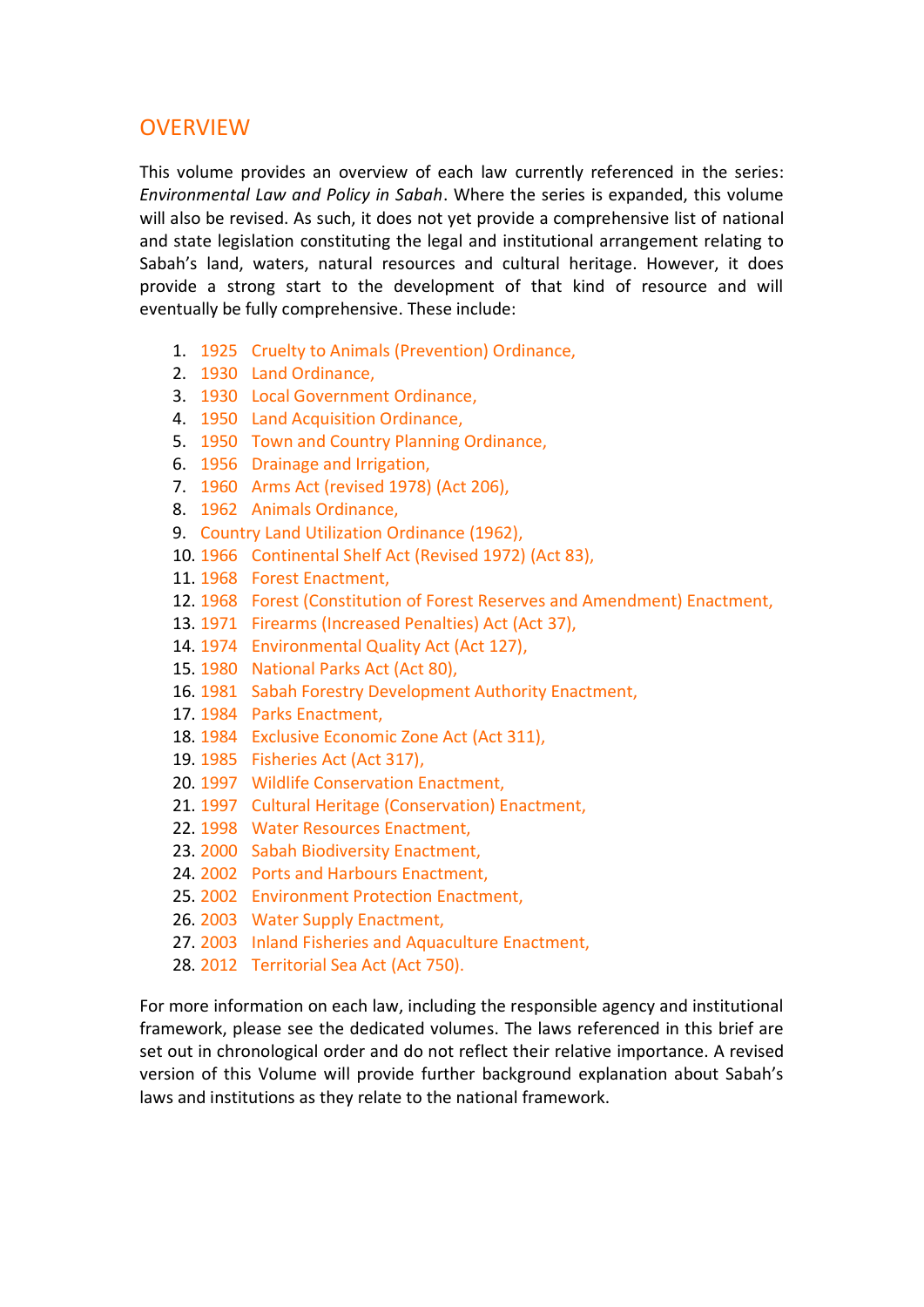#### 1. CRUELTY TO ANIMALS (PREVENTION) ORDINANCE

The *Cruelty to Animals (Prevention) Ordinance (1925*) establishes Sabah's laws for the prevention of cruelty to animals. Any person found guilty of the offences under the Enactment can be liable for a fine of five hundred ringgit or imprisonment for six months, or both. 1

#### 2. LAND ORDINANCE

The *Land Ordinance (1930)* was enacted to regulate the use and alienation of land in Sabah. The Land Ordinance describes alienated land as land that is leased or disposed State land on behalf of the Government. Alienated land may require payment such as rent or another type of premium. $^2$  The Land Ordinance establishes native customary rights<sup>3</sup> and special provisions in the Ordinance provides for codification of traditional land claims to native title. Please note that there is a dedicated brief on the Land Ordinance and related legislation.

#### 3. LOCAL GOVERNMENT ORDINANCE

The *Local Government Ordinance (1961)* establishes Sabah's laws for the control and regulation for local government. The District Council, Town Board or Municipal Council have the authority to perform the functions of the Local Government Ordinance over public amenities.<sup>4</sup> Public amenities include recreation grounds, open spaces and parks.<sup>5</sup> Once a piece of land is declared to be a Park or Nature Reserve, the Local Government Ordinance no longer applies.<sup>6</sup>

#### 4. LAND ACQUISITION ORDINANCE

The *Land Acquisition Ordinance (1950)* establishes Sabah's laws for the acquisition of land by the Yang di-Pertua Negeri for the public. The Yang di-Pertua Negeri has the power to acquire alienated land and use it for a public purpose.<sup>7</sup> The Yang di-Pertua Negeri also has the power under the Land Acquisition Ordinance to determine if the State should temporarily occupy a piece of unoccupied land and use it for a public purpose.<sup>8</sup> If the Yang di-Pertua Negeri believes a piece of land is suitable for a public purpose he may give permission to complete an anticipated project.<sup>9</sup>

#### 5. TOWN AND COUNTRY PLANNING ORDINANCE

The *Town and Country Planning Ordinance (1950)* establishes rules relating to the

 $1$  Cruelty to Animals (Prevention) Ordinance, 1925, section 3 (a)-(e).

 $2$  Land Ordinance, 1930, section 4, "alienate".

 $3$  Land Ordinance, 1930, section 15, (a)-(g).

<sup>4</sup> Local Government Ordinance, 1961, section 2, interpretation of "Authority".

<sup>&</sup>lt;sup>5</sup> Local Government Ordinance, 1961, section 49 (53).

 $<sup>6</sup>$  Parks Enactment, 1984, section 13 (3).</sup>

 $<sup>7</sup>$  Land Acquisition Ordinance, 1950, section 3 (1).</sup>

 $^8$  Land Acquisition Ordinance, 1950, section 11 (1).

 $<sup>9</sup>$  Land Acquisition Ordinance, 1950, section 11 (1).</sup>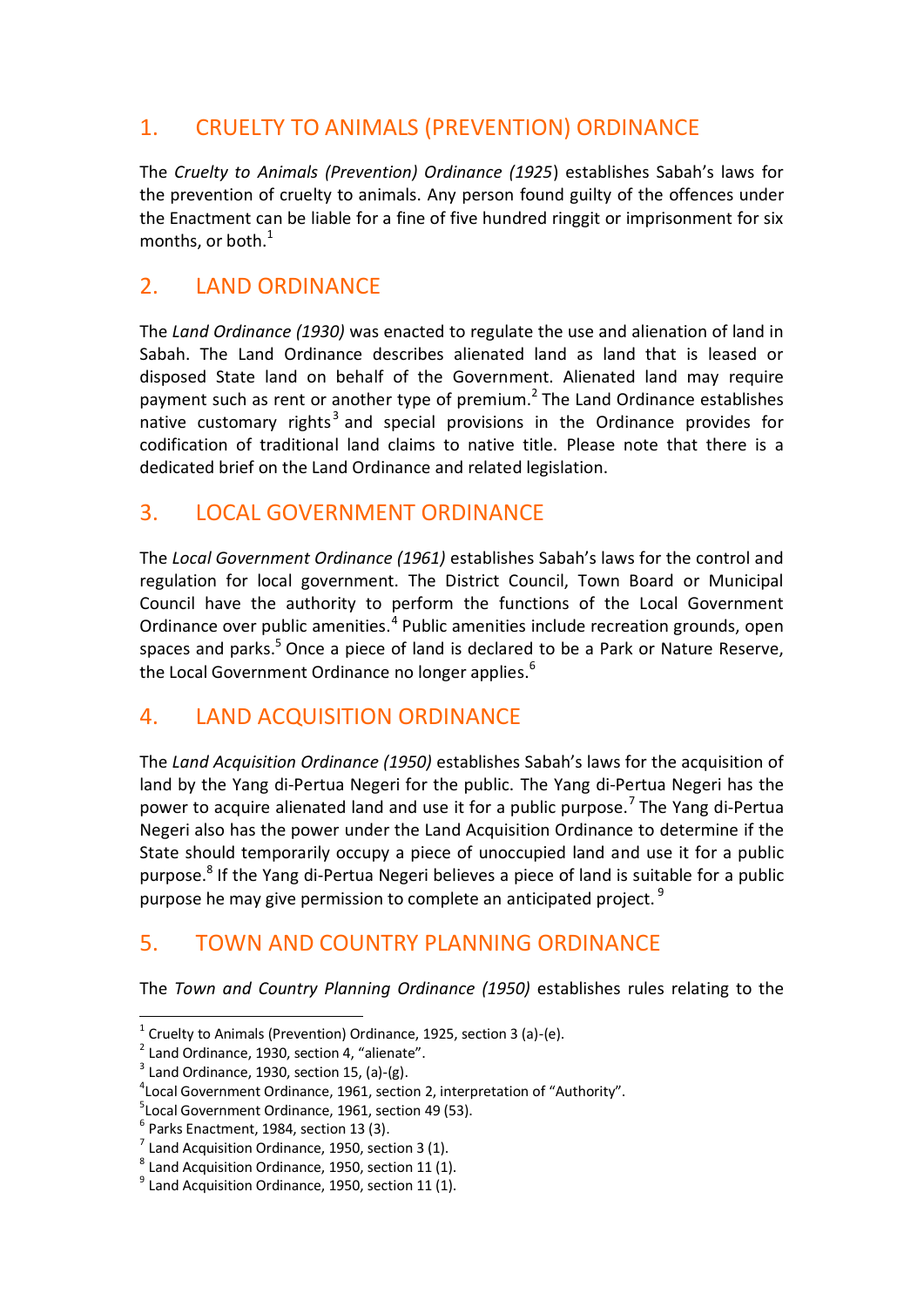development of rural and urban towns, land and other areas, to preserve and improve matters and amenities for the area. The Town and Country Planning Ordinance gives the Director of the Department of Town and Regional Planning the authority to facilitate the construction of works relating to lights, water supply, sewerage, drainage, sewage disposal, refuse disposal or other public services.<sup>10</sup>

#### 6. DRAINAGE AND IRRIGATION ORDINANCE

The *Drainage and Irrigation Ordinance (1956)* provides regulation for drainage and irrigation areas. The Ordinance contains provisions for the construction and facilitation of waste channels and water resources, particularly in urban areas establishes rules and regulations for drainage and irrigation areas in Sabah. The Drainage and Irrigation Committee (the Committee) is authorized to make decisions and policies in accordance with the provisions of the Ordinance. One of the functions of the Committee is to classify lands for drainage and irrigation utilization.<sup>11</sup>

#### 7. ARMS ACT

The *Arms Act (1960)* establishes the rules relating to the possession, inspection, distribution and maintenance of arms, imitation arms and ammunition. The Arms Act is a Federal Enactment that regulates the laws for the Peninsular of Malaysia, the State of Sarawak and the State of Sabah. The Arms Act regulates and establishes laws for the distribution of firearm licences. All firearm licences must be obtained before any person can receive a hunting licence through the Wildlife Enactment.

#### 8. ANIMALS ORDINANCE

The *Animals Ordinance (1962)* amends and consolidates laws for the livelihood of animals and controls the introduction and expansion of animal and bird diseases in Sabah. The Yang di-Pertua Negeri has the power to determine the list of animals that should not be imported to Sabah. In order to import any animal or bird, a person must obtain a licence to import that specific animal. The Director of Veterinary Authority has the power to administer a licence for importation.<sup>12</sup>

#### 9. COUNTRY LAND UTILIZATION ORDINANCE

The *Country Land Utilization Ordinance (1962)* establishes the Land Advisory Committee with the power to specify certain land as requiring cultivation. The Ordinance outlines the operation and role of this committee.

#### 10. CONTINENTAL SHELF ACT

The *Continental Shelf Act (Revised 1972)* recognizes Federal jurisdiction to the seabed, allowing for the Federal Government's right to exploit natural resources on

 $^{10}$  Town and Country Planning Ordinance, 1950, Part V, Public Services.

 $11$  Drainage and Irrigation Ordinance, 1956, section 4 (1).

<sup>&</sup>lt;sup>12</sup> Animals Ordinance, 1962, section 4.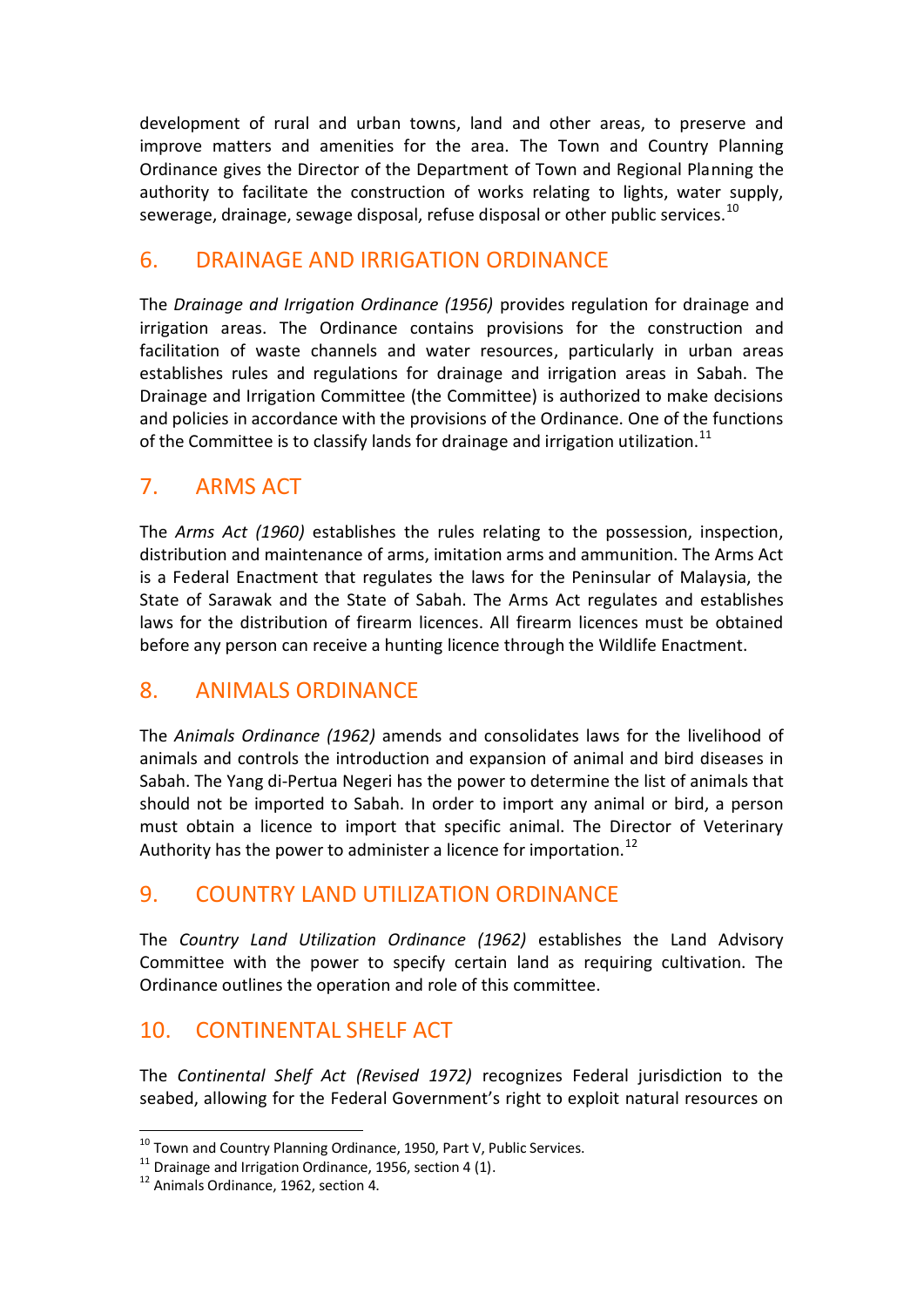and beneath the seabed.<sup>13</sup> The Federal Government has jurisdiction of the Continent Shelf from the point beyond the State territorial waters. The *Continental Shelf Act* limits the extraction of minerals and natural resources beneath the continental shelf to the Federal Government.<sup>14</sup> Exceptions are made to activities that have been granted a license.

#### 11. FOREST ENACTMENT

The *Forest Enactment (1968)* provides the cornerstone of Sabah's forest-related legislation, and establishes rules relating to the preservation of forests, regulation and control of forest produce. There are seven classes of Forest Reserves in Sabah, which include Protected, Commercial, Domestic, Amenity, Mangrove, Virgin Jungle and Wildlife Reserve Forests.<sup>15</sup> Please note that there is a dedicated brief on the Forest Enactment and related legislation.

### 12. FOREST (CONSTITUTION OF FOREST RESERVES AND AMENDMENT) ENACTMENT

The *Forest (Constitution of Forest Reserves and Amendment) Enactment (1984)* regulates the establishment of Forest Reserves by law and amends the Forest Enactment, 1968. All of the Forest Reserves listed in the Enactment will be considered the only Forest Reserves.<sup>16</sup>

#### 13. FIREARMS (INCREASED PENALTIES) ACT

The *Firearms (Increased Penalties) Act, 1971*, establishes increased penalties for the use of firearms in certain offences that include firearms. Offences include extortion, robbery and resisting arrests. The *Arms Act* is a Federal Enactment that regulates the laws for the Peninsular of Malaysia, the State of Sarawak and the State of Sabah. Penalties under the Firearms act are specific to each type of possession of a firearm or imitation firearm.

#### 14. ENVIRONMENTAL QUALITY ACT

The *Environmental Quality Act (1974)*, applying to all states of Malaysia, was legislated to improve the environment and to prevent, abate, and manage pollution threats.<sup>17</sup> The *Environmental Quality Act* regulates the discharge or spilling of any oil or mixture containing oil and wastes into Malaysian Waters.<sup>18</sup> Only individuals or entities carrying a license may be allowed to emit or discharge an environmentally hazardous substance, pollutant or waste into the atmosphere.<sup>19</sup> The Environmental

<sup>&</sup>lt;sup>13</sup> Continental Shelf Act, 1966.

<sup>&</sup>lt;sup>14</sup> Continental Shelf Act, 1966, Section 4.

<sup>&</sup>lt;sup>15</sup> Forest Enactment, 1968, section 5, (a)-(g).

<sup>&</sup>lt;sup>16</sup> Forest (Constitution of Forest Reserves and Amendment) Enactment 1984, section 2.1.

<sup>&</sup>lt;sup>17</sup> Environmental Quality Act 1974, Section 1.

<sup>&</sup>lt;sup>18</sup> Environmental Quality Act 1974, Section 27 and Section 28.

<sup>&</sup>lt;sup>19</sup> Environmental Quality Act 1974, Section 22.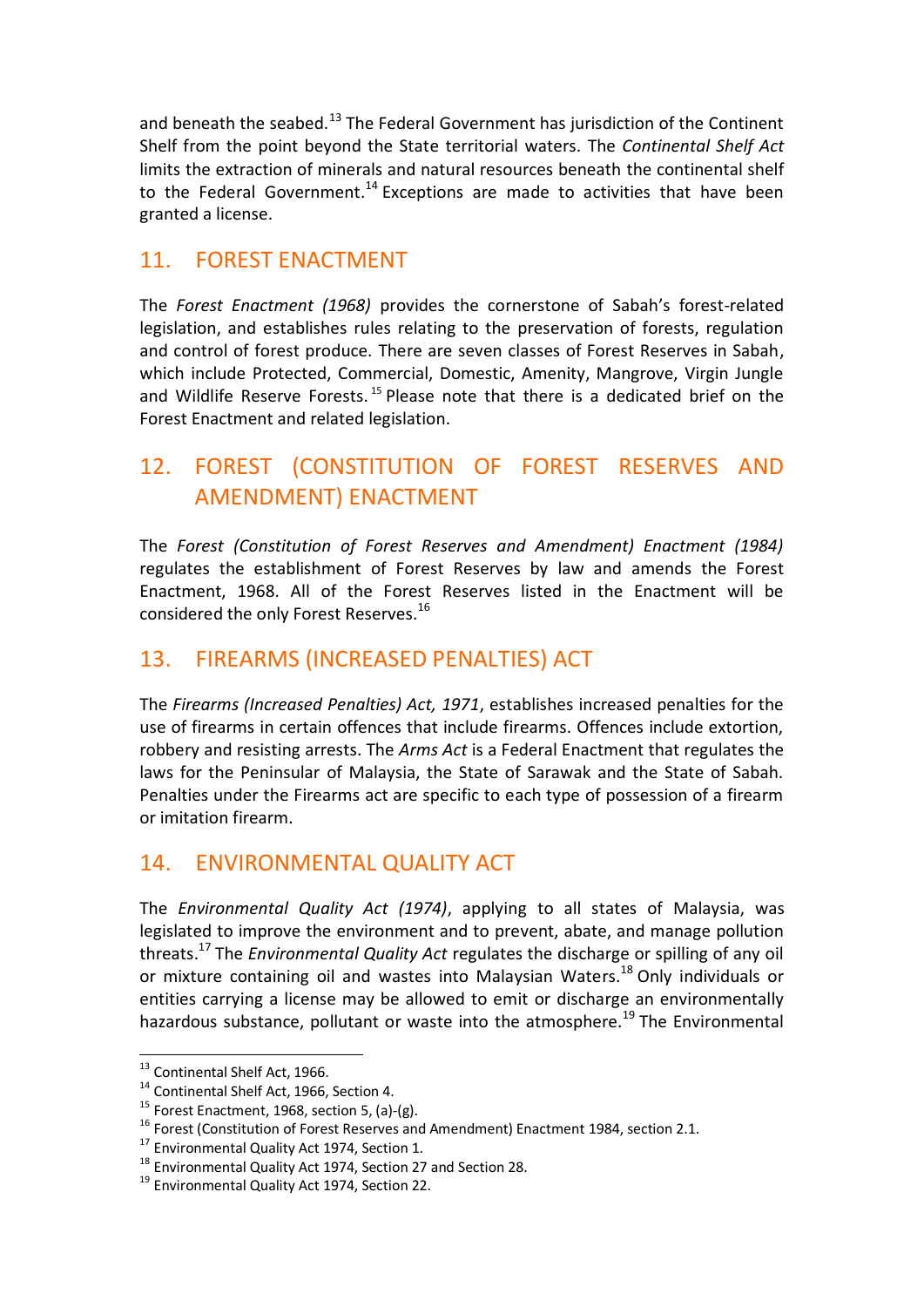Quality Council was established to serve as an advisor to the Minister on relevant matters pertaining to the *Environmental Quality Act*. <sup>20</sup> The Department of Environment Malaysia is responsible for enforcing the *Environmental Quality Act* and promoting conservation initiatives.<sup>21</sup>

#### 15. NATIONAL PARKS ACT

The *National Parks Act (1980)* is a Federal law that provides for the establishment of National Parks and Reserves in Malaysia. The *National Parks Act* explicitly does not apply to the states of Sabah and Sarawak.<sup>22</sup> All Parks and National Parks, in Sabah are reserved for management under the Sabah Parks Department. As a result, marine protected areas in Sabah have generally been enacted under the two Sabah's laws, the *Parks Enactment 1984* or *Wildlife Conservation Enactment*.

#### 16. SABAH FORESTRY DEVELOPMENT AUTHORITY ENACTMENT

The *Sabah Forestry Development Authority Enactment (1981)* sets out the powers of the Forestry Development Authority (the Authority). The Forestry Development Authority (the Authority) should coordinate and regulate forest products and forest product activities. The Authority should also supervise and develop areas for extraction and planting, promote and supervise afforestation and reafforestatation, and carry out the development of forestry based settlement schemes. $^{23}$ 

#### 17. PARKS ENACTMENT

The *Parks Enactment (1984)* provides the cornerstone of Sabah's Park- and Nature Reserve-related legislation, and establishes rules relating to the preservation of geographical geological, biological and historical areas for the people of Sabah.<sup>24</sup> The Board of Trustees of Sabah Parks will be responsible for initiating, coordinating and controlling all activities for Sabah's Parks and Nature Reserves.<sup>25</sup> The Board has the power to make any addition regulations to carry out the enactment but cannot make any additions to their established posts. $^{26}$  Please note that there is a dedicated brief on the Parks Enactment and related legislation.

#### 18. EXCLUSIVE ECONOMIC ZONE ACT

The *Exclusive Economic Zone Act (1984)* was passed to regulate offshore activities in the Exclusive Economic Zone and continental shelf of Malaysia. The Exclusive Economic Zone Act establishes the EEZ as an area adjacent to and beyond the

 $20$  Environmental Quality Act 1974, Section 4(1) and 4(2).

<sup>21</sup> Department of Environment Malaysia, http://www.doe.gov.my.

<sup>&</sup>lt;sup>22</sup> National Parks Act, 1980.

<sup>&</sup>lt;sup>23</sup> Sabah Forestry Development Authority Enactment 1981, section 24.

<sup>&</sup>lt;sup>24</sup> Management Plan for the Semporna Islands Park, Part 10. Legal Aspects and Regulations, 2010.

<sup>&</sup>lt;sup>25</sup> Parks Enactment, 1984, section 45.

 $26$  Parks Enactment, 1984, section 59 (1), 42.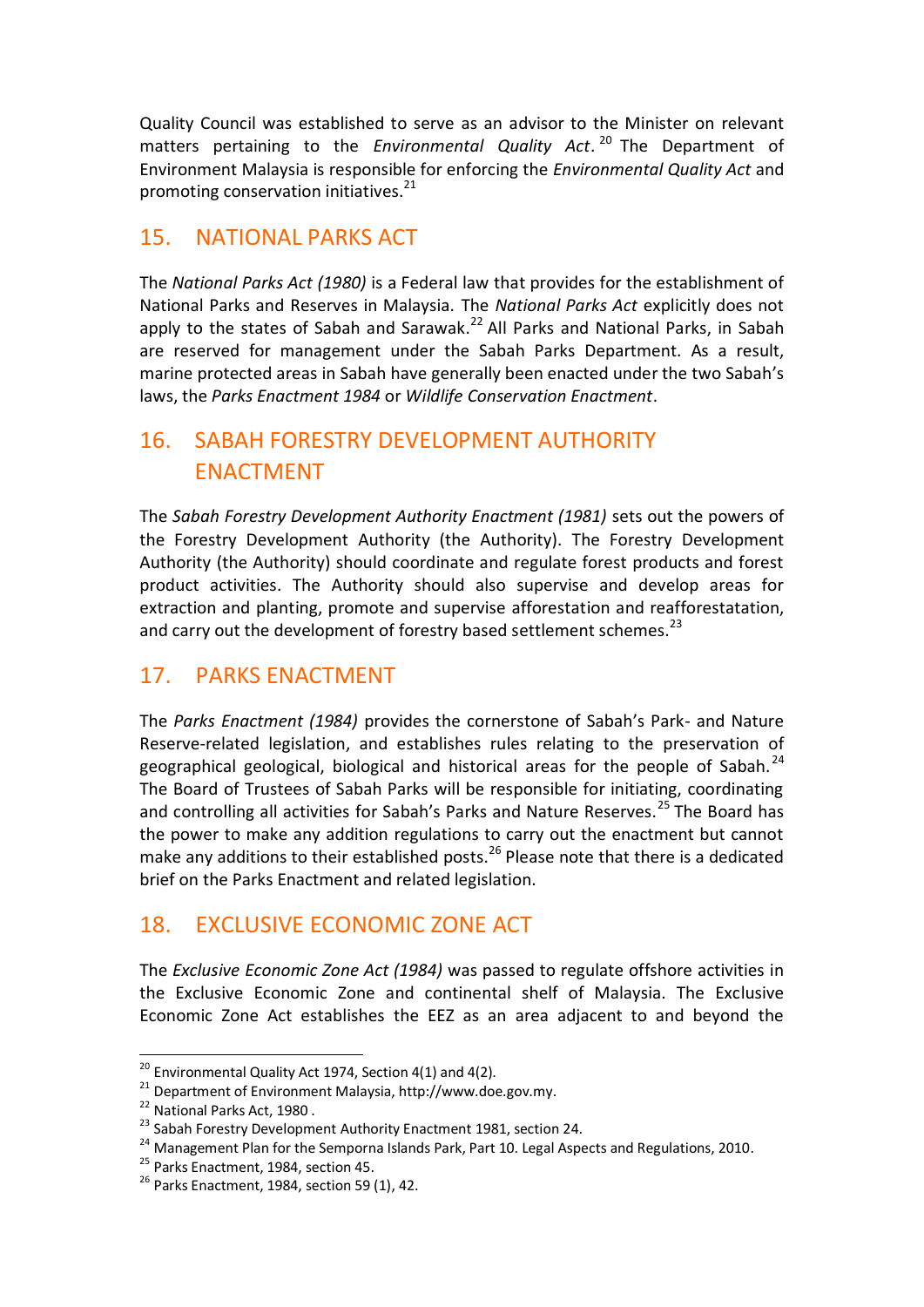territorial sea of Malaysia. Within the EEZ, Malaysia possesses the authority to exercise its sovereign rights. The right extends to activities such as the conservation and management of living and non-living natural resources. The Government may also economically exploit and designate the use of EEZ for the production of energy from water, currents and winds.<sup>27</sup>

#### 19. FISHERIES ACT

The *Fisheries Act (1985)* and amended in 1993 regulates Malaysia's fisheries waters through measures for conservation and management of maritime fishing and fisheries. The Act extends to regulation of maritime and estuarine fisheries according to State laws.<sup>28</sup> The Federal Constitutional allows for the Federal Government to regulate matters on turtles and riverine fishing in the context of conforming to State laws.

#### 20. WILDLIFE CONSERVATION ENACTMENT

The *Wildlife Conservation Enactment (1997)* provides the cornerstone of Sabah's wildlife-related legislation, and establishes rules relating to the conservation and management of wildlife and its habitat. The *Wildlife Conservation Enactment* has five major areas of focus. These Include: wildlife sanctuaries; conservation areas; protection of animals; protection of plants; and wildlife hunting areas.

The Sabah Wildlife Department is responsible for administering and enforcing the Wildlife Conservation Enactment..<sup>29</sup> Please note that there is a dedicated brief on the Wildlife Enactment and related legislation.

#### 21. CULTURAL HERITAGE (CONSERVATION) ENACTMENT

The *Cultural Heritage (Conservation) Enactment (1997)* provides the cornerstone of Sabah's cultural heritage-related legislation, and establishes provisions for the preservation and enhancement of the State's heritage. The *Cultural Heritage (Conservation) Enactment* has three major areas of focus. These Include: Cultural Heritage Sites & Conservation Areas; purchasing land; and maintaining and repairing areas.

The State Cultural Heritage Council was established under the Cultural Heritage (Conservation) Enactment and is responsible for advising the State Government on policy matters, administration and management of Cultural Heritage and Conservation Areas. <sup>30</sup> The State Government is responsible for the control, enforcement, development, preservation and conservation of all Cultural Heritage

 $27$  Exclusive Economic Zone Act 1984, Section 4(a).

<sup>&</sup>lt;sup>28</sup> Fisheries Act 1985, Section 1. (Act 317).

<sup>&</sup>lt;sup>29</sup> Wildlife Conservation Enactment 1997, section 3.

 $30$  Cultural Heritage (Conservation) Enactment, 1997, section 3 (1).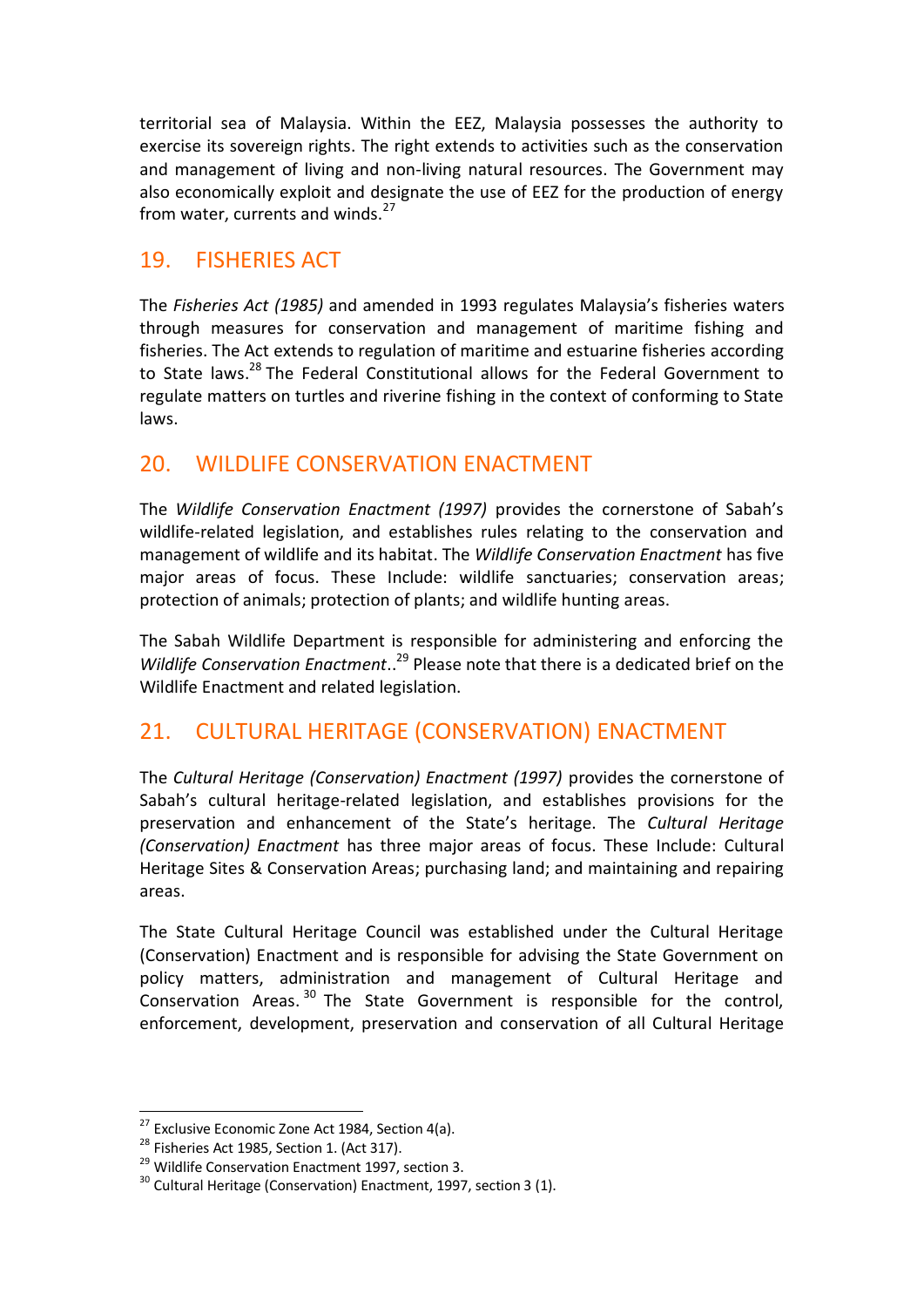Sites and Conservation Areas. $31$  Please note that there is a dedicated brief on the Cultural Heritage (Conservation) Enactment and related legislation.

#### 22. WATER RESOURCES ENACTMENT

The *Water Resources Enactment (1998)* provides the cornerstone of Sabah's water resource-related legislation and establishes rules relating to the sustainable management and efficiency of water activities<sup>32</sup>, Water Conservation Areas and Water Protection Areas. The *Water Resources Enactment* has eight major areas of focus. These include: water protection areas; water conservation areas; river and shore reserves; floodplain management areas; catchment management plans; water usage; water activities, and water activity licences. Please note that there is a dedicated brief on the Water Resource Enactment and related legislation.

#### 23. SABAH BIODIVERSITY ENACTMENT

The *Sabah Biodiversity Enactment (2000)* establishes the Sabah Biodiversity Council<sup>33</sup> and Sabah Biodiversity Centre, and provides the cornerstone of Sabah's biodiversityrelated legislation, and establishes rules relating to the conservation and sustainable use of biological resources. The *Sabah Biodiversity Enactment* has four major areas of focus. These Include: biological diversity, biological resources, and associated traditional knowledge; access licences; restrictions, and authorized officers.

#### 24. ENVIRONMENT PROTECTION ENACTMENT

The *Environment Protection Enactment (2002)*, and amended 2004 was established to ensure the protection of the environment.<sup>34</sup> The Enactment primarily regulates in the area of pollution control affecting land and natural resources.<sup>35</sup> The Enactment addresses the standard for implementing policies and plans relating to activities harmful to the environment. The Enactment contains provisions for the facilitation, planning and implementation of environmental protection policies.<sup>36</sup> The Enactment also provides restrictions on any activity that may create a significantly adverse impact on the environment. Restrictions are allowed for the use of land, either on the surface or below the surface.<sup>37</sup>

The Environmental Protection Council (the Council) was formed under the Enactment to provide advice to the State Government on environmental issues and to enforce the provisions of the Enactment. The Environment Protection

 $31$  Cultural Heritage (Conservation) Enactment, 1997, section 5.

<sup>&</sup>lt;sup>32</sup> "[W]ater activities" are defined as taking water from a body of water, returning water to a body of water by artificial means, controlling, diverting or mitigating floodwaters outside of a Floodplain Management Area or conducting a water body alteration activity. Water Resources Enactment, 1998, section 17 (1), (a)-(d).

 $33$  Sabah Biodiversity Enactment, 2000. section 3 (1)(a).

<sup>&</sup>lt;sup>34</sup> Environment Protection Enactment, 2002.

<sup>&</sup>lt;sup>35</sup> James Lam Chee Seng, Environment Law in Malaysia (Borneo Edition) 2007.

<sup>36</sup> Environment Protection Enactment 2002, Section 9.

<sup>&</sup>lt;sup>37</sup> Environment Protection Enactment 2002, Section 20.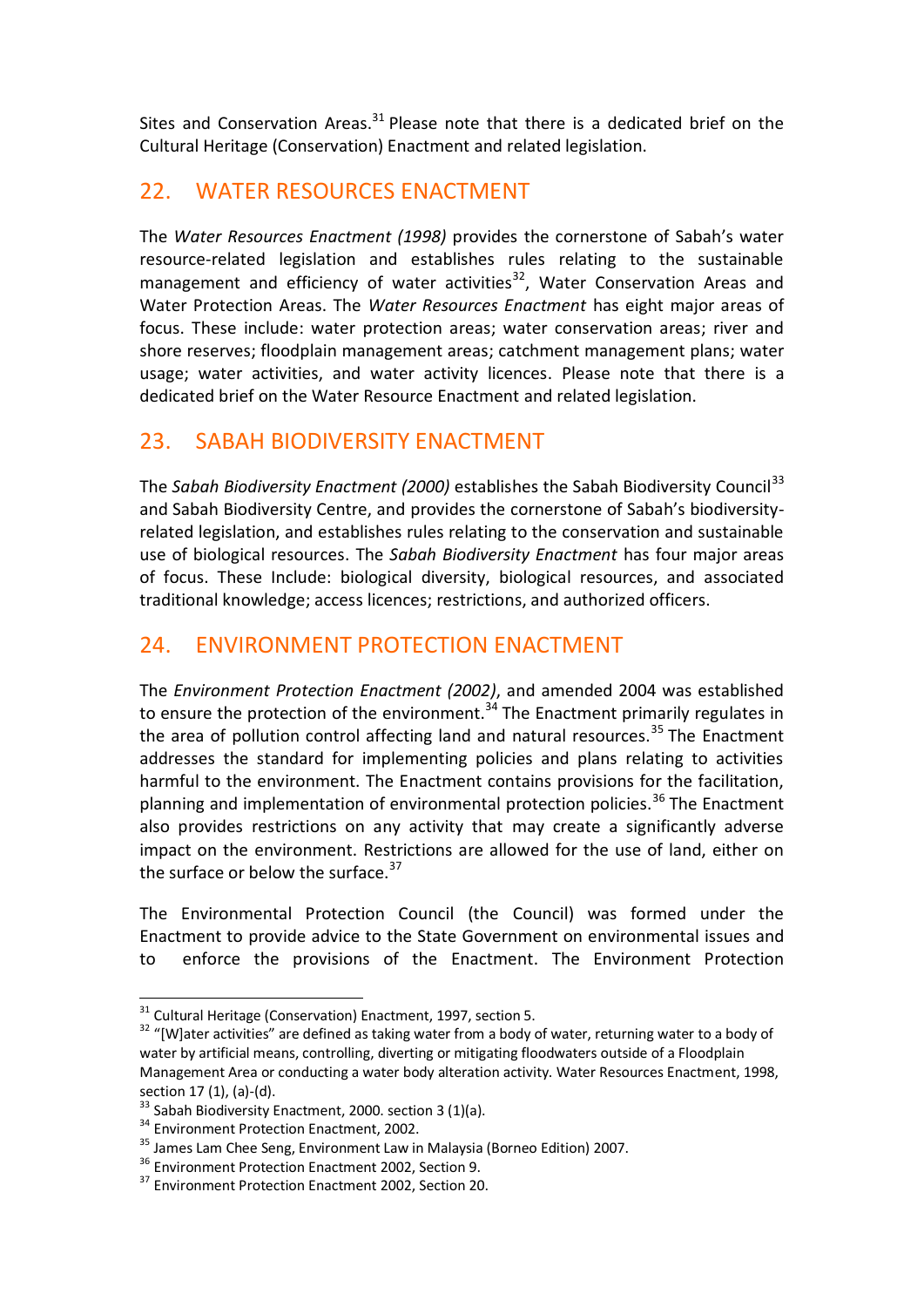Department is required to collaborate with the Environment Protection Council to provide advice on strategies and environmental management plans. Please note that there is a dedicated brief for the Environment Protection Enactment and related legislation.

#### 25. PORTS AND HARBOURS ENACTMENT

The primary legislation relating to Sabah's ports and harbours is the *Ports and Harbours Enactment (2002)*, which regulates activities within Sabah's Coastal Zone.<sup>38</sup> The *Sabah Ports Authority Enactment (1981)* is also a related piece of legislation, which provides for the establishment of the state statutory body responsible for regulating Sabah's Ports $39$  and Harbours.<sup>40</sup>

#### 26. WATER SUPPLY ENACTMENT

The *Sabah Water Supply Enactment (2003)* replaced the Water Supply Ordinance (1961) and was passed to provide for the control and regulation on the supply and distribution of water. The Enactment primarily contains provisions regulating the set up and use of water supply systems, with some emphasis on actions altering supply of water and the water systems.<sup>41</sup> In relation to coastal areas, the misuse and lack of implementation of regulations has raised concerns of sewerage and pollution of water supply.

The State Water Authority is established in the Water Supply Enactment to oversee the custody, management and administration of the water supply system independent to the Water Resources Enactment but could be suitable for delegation of powers from the Director.<sup>42</sup>

#### 27. INLAND FISHERIES AND AQUACULTURE ENACTMENT

The *Inland Fisheries and Aquaculture Enactment (2003)* provides sustainable development and management regulations for inland fisheries, aquaculture and other related matters in Sabah. This Enactment is not yet in force but should be used as a guideline for regulations that may be relevant for the future.

#### 28. TERRITORIAL SEA ACT

The recently enacted *Territorial Sea Act (2012)* was passed to define the boundaries of Malaysia's territorial waters. The territorial sea is recognized as Malaysia's sovereign right to the bed and subsoil. For the States in Peninsular Malaysia,

<sup>&</sup>lt;sup>38</sup> Ports and Harbours Enactment 2002 and its subsidiary regulations known as Ports and Harbours Regulation 2008.

<sup>&</sup>lt;sup>39</sup> The Ports in Sabah are determined based on declaration in the Gazette, see Sabah Ports Authority Enactment 1981, Section 3.

 $40$  The Ports Regulation (1968) is a subsidiary legislation under the Sabah Ports Authority Enactment, and was described in James Lam Chee Seng, Environmental Law In Malaysia (Borneo Edition) 2007, p. 51-52.

<sup>41</sup> Sabah Water Supply Enactment 2003.

<sup>&</sup>lt;sup>42</sup> Water Supply Enactment, 1950, section 4 (2).